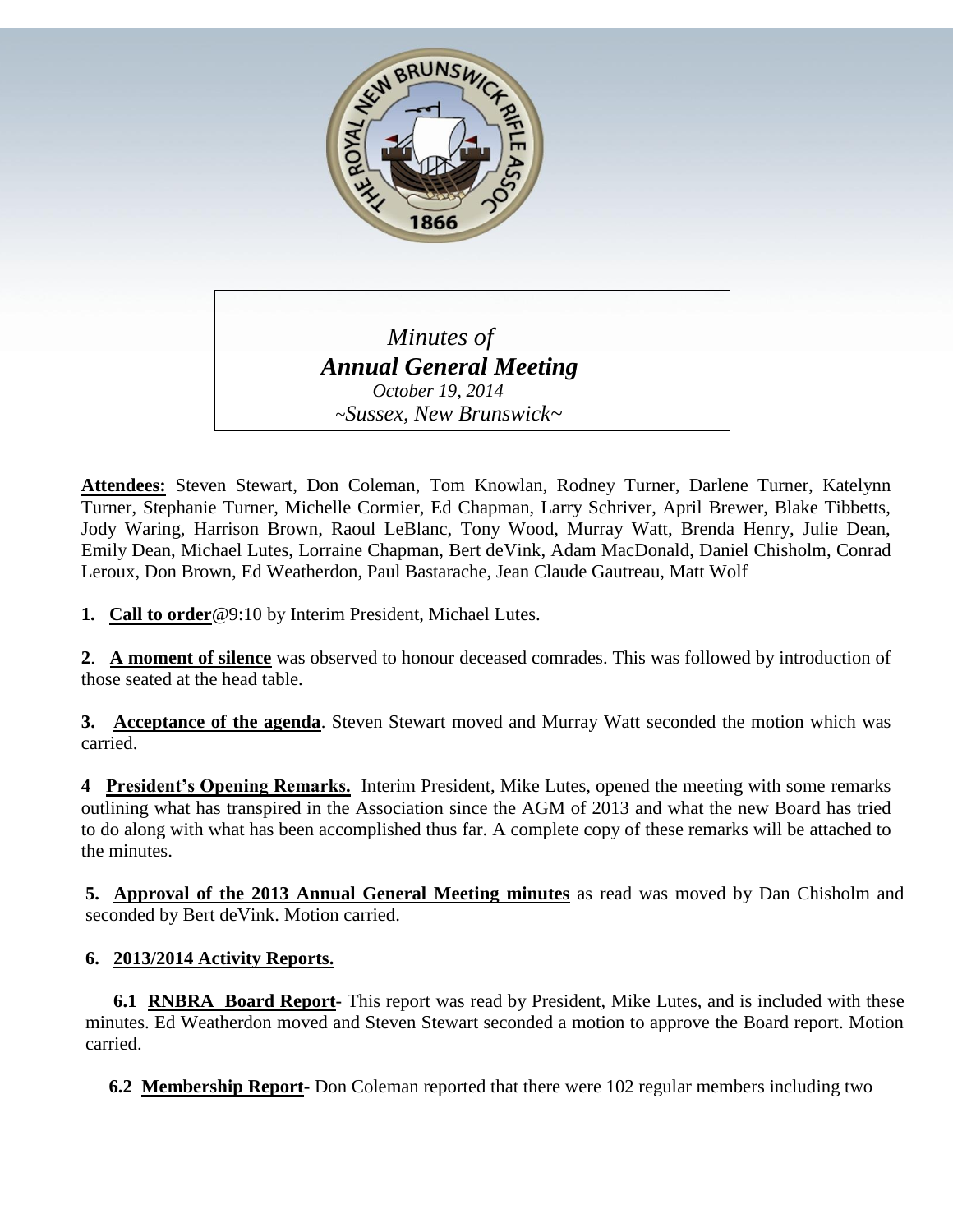cadets and six juniors. This is 10 more than in 2013. Thirty have shot Full Bore. Full Bore shooters must be members of RNBRA. There are 21 affiliated clubs representing 2,805 affiliated members. Don said that membership fees are revenue neutral and that RNBRA loses money on junior memberships. Membership year ends on December 31<sup>st</sup>. Murray Watt asked for something he could present to his club showing benefits of joining the RNBRA. Something will be provided for him as this is something the Board has been working on.

 Tony Wood stated that club support is needed. It is all about finances and money. RNBRA needs to become more self-sufficient and depend less on government. We cannot do as we have in the past. Don Brown agreed. We will need a joint force. RNBRA is the governing body for the sport in New Brunswick. Organizations such as the Shooting Federation of Canada would rather work with a governing body. Mike Lutes stated his belief that each club member should take out a membership in RNBRA giving them a vote in deciding issues important to shooters. He said that 3500 members would make the Association stronger. Don Coleman moved acceptance of the membership report. This was seconded by Jean Claude Gautreau. Motion carried.

 **6.3 Treasurer's Report**- Treasurer, Michelle Cormier, read a letter saying how she came back, as treasurer, to help in the transition after 4 board members quit or retired. Because of other commitments, Michelle will have to leave the position but will help the new treasurer get started. The closing cash balance is \$90, 471.27 including \$44, 237.80 in investments that need to be reinvested. Received from government this year was \$17, 300. Her letter will be attached to these minutes along with her report on investments and profit and loss statement. Michelle moved acceptance of her report. The motion was seconded by Bert deVink. Motion carried.

 **6.4 Finance Committee Report-** Michelle Cormier presented this report. It recommended spending \$750 to have the RNBRA books audited. It further recommended a fee increase across the board of \$10. An individual membership would go from \$30 to \$40. An affiliated membership would go from \$20 to \$30 and a junior membership would go from \$10 to \$20. A late fee of \$10 was recommended also for memberships or affiliations renewed after mid-March as the membership year runs out on December 31<sup>st</sup>. It was decided to discuss and decide these recommendations under New Business. The full text of this report will be included with the minutes. Michelle moved acceptance of the report. The motion was seconded by Jody Waring. Motion carried.

 **6.5 Club Development Report-** This report was submitted by Wayde Clifford and read by Mike Lutes. Wayde Clifford and Mike Lutes visited and spoke with both the Hampton and Sackville Gun Clubs. In July, Wayde and Tony Wood travelled to Base Gagetown to speak with cadets. Tony gave a presentation that was so well received a second visit was requested in August. Wayde conducted two range officer courses certifying 25 people. The complete report will be affixed to these minutes. Mike Lutes moved the acceptance of this report and Ed Chapman seconded it. Motion carried.

 Steven Stewart spoke of his role as Past President. He described his role as his duty to promote RNBRA. He promotes different types of shooting and does workshops. Steven said he provides information on shooting, ranges and RO courses. Steven coordinates the RNBRA Shotgun Championship. Besides the Junior and Senior Championships, there is now a Ladies Championship. Steven is a Board member of DCRA (Dominion of Canada Rifle Association). He said he attends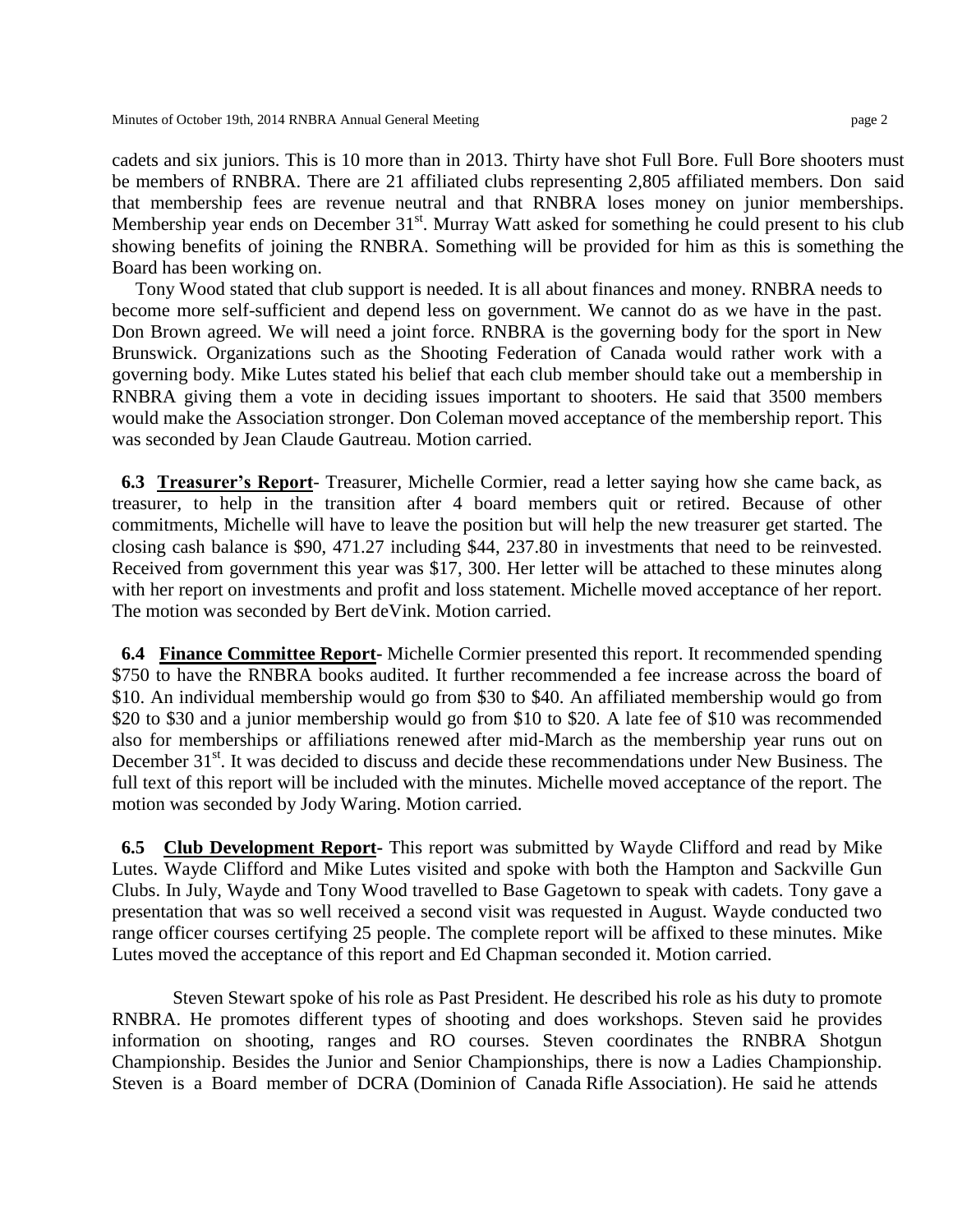different shoots and keeps up on regulations. He reiterated that his role is to support RNBRA and advise. Steven moved acceptance of his report. Murray Watt seconded the motion. Motion carried.

 **6.6 Coaching Development-** This report was delivered by April Brewer, chair of the Coaching Committee. April told those gathered that coaching and development courses are available again. Members are being made aware of courses and encouraged to participate. The full report will be attached to these minutes. April moved acceptance of this report. Ed Weatherdon seconded the motion which was carried.

 Don Brown said that last year his group tried to get funding to bring in an evaluator/facilitator. It happened just last week. These people come from Nova Scotia or Newfoundland. It is desirable to have properly-trained and certified people in this province who can fulfil that role.

 Ed Weatherdon stated that coaches do not have to be certified through the Shooting Federation of Canada but can go directly to NCCP (National Coaching Certification Program).

 **6.7 Trophy Trustee-** The Trophy Trustee, Murray Watt, presented this report. Murray said that 17 trophies for Full Bore and Small Bore are out for engraving and are under the care of Conrad Leroux. Brenda Henry asked if these trophies are easy to access. She further stated that her daughter's name is on one as is Emily Dean's and she would like to take a picture. Steven Stewart said the trophies are displayed in 3 different places and some are stored. Conrad said they are best seen when won. The trophies in question are probably stored and it would be hard to get access to them. Murray Watt moved acceptance of the Trophy Trustee Report. This was seconded by Conrad Leroux. Motion carried.

 **6.8 Airgun Section Report**- Raoul LeBlanc presented this report. Raoul said that the Airgun Section has been quite busy. The Airgun Association was formed last November at a meeting in Fredericton. Tony stated that due to April Brewer's hard work, a team can be sent to the Canada Games in British Columbia. April Brewer and Tony Wood will accompany the team to BC. April, Tony and Raoul are supporting and encouraging the athletes. Raoul said it is nice to see one club visiting another and to see the youth have fun. He said shooting in a garage or in a basement at a tin can is fun. Raoul said that between introducing the young people to shooting and competition, there is something missing and that is fun.

 Don Brown has recently attended a meeting of the Shooting Federation of Canada. He learned that archery has been chosen over shooting for the 2019 Canada Games. There is a push to reverse the decision or to move shooting to the summer games. In addition to that idea, there is a consensus that a youth event must remain available in Canada and there is a committee to work on options. One of the ideas tabled is to use the new facility to hold an event such as the Canada Cup which would include all provinces and be structured along the lines of the Canada Games. The new facility is a new training centre for airgun and 22 shooting being constructed near Barrie, Ontario for the PanAm Games. This idea received unanimous support. Don's report on the meeting of the SFC will be attached to these minutes.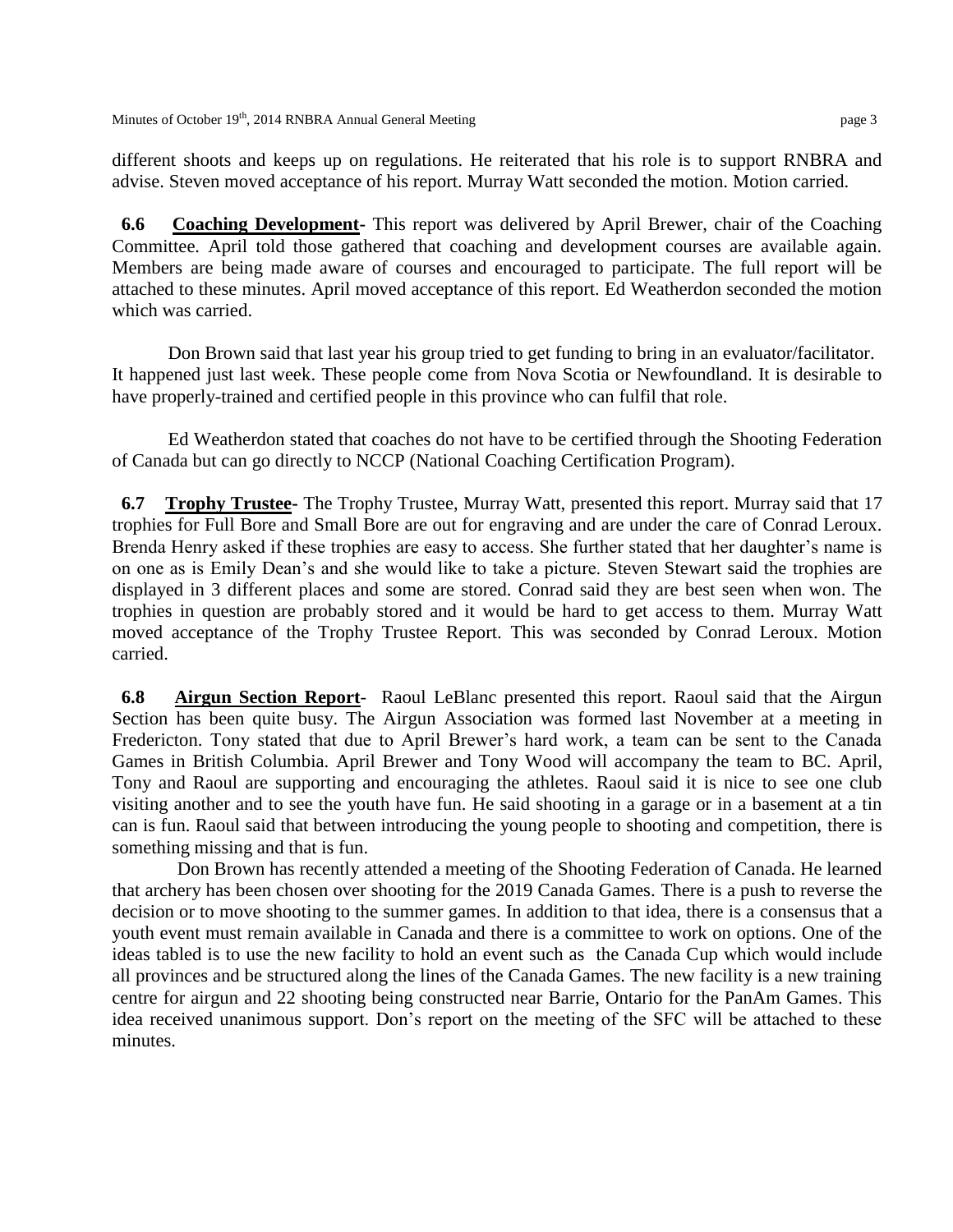**6.9 Pistol Section Report**- Larry Schriver gave this report. The pistol section of RNBRA is made up of IPSC shooters. IPSC NB has approximately 100 members. They have numerous competitions each year at several ranges around the province. Most of the matches are designated as club level, Level I, and Level II. 2014 is the first year in recent memory that 3 Level III matches were held in the province in the same year. Two Chief Range Officer courses were held in the spring, resulting in 8 new Chief Range Officer designations for provincial members. The complete report along with a financial statement will be included with these minutes.

**6.10 Fullbore Section Report**- Bert deVink gave this report. He reported a busy year for this section. An RSO course was sponsored and 16 matches were held involving 175 participants. Many people helped in making the matches successful. The largest project of the Fullbore Section was the purchase of an electronic marking system. RNBRA Treasurer, Michelle Cormier, and Fullbore Section Treasurer, Conrad Leroux, have been trying to identify Fullbore Section moneys, investments, trust funds et cetera in an effort to repatriate the Section's finances. Changes have taken place at Base Gagetown which primarily affect scheduling. There is now a new contact person who has been most helpful in arranging access. The full text of this report will be attached to these minutes.

**6.11 Report of the Bylaws and Constitution Committee**- This report was given by Larry Schriver. Larry noted that proposals were put forward last year but the time necessary for notice given was not followed so no changes were made. The Bylaws and Constitution Committee have reviewed the RNBRA Constitution and Bylaws and brought forth recommendations. For the most part, less power is given to the President and more to the Board. Also, the President must respond to the Board in a timely fashion. There are also changes to the nominating process. Notification of the changes has already been given and members have had an opportunity to respond. Larry moved the adoption of the report of the Constitution and Bylaws Committee. Seconder was Steven Stewart. Motion carried.

**6.12 Report of the Nominating Committee**- Steven Stewart reported that the Nominating Committee, consisting of Raoul LeBlanc and Conrad Leroux, had met and were putting forth the following names for Executive positions.

President- Michael Lutes 1 st Vice-president-April Brewer 2<sup>nd</sup> Vice-president- Don Brown Director at large-Matt Wolf Director at large-Larry Schriver Director at large-Tony Wood Larry moved the adoption of the Nominating Committee Report. This was seconded by Brenda Henry. Motion carried.

President, Mike Lutes, noted that only one person had offered for each position but an election must still be held. The membership could reject any of these candidates.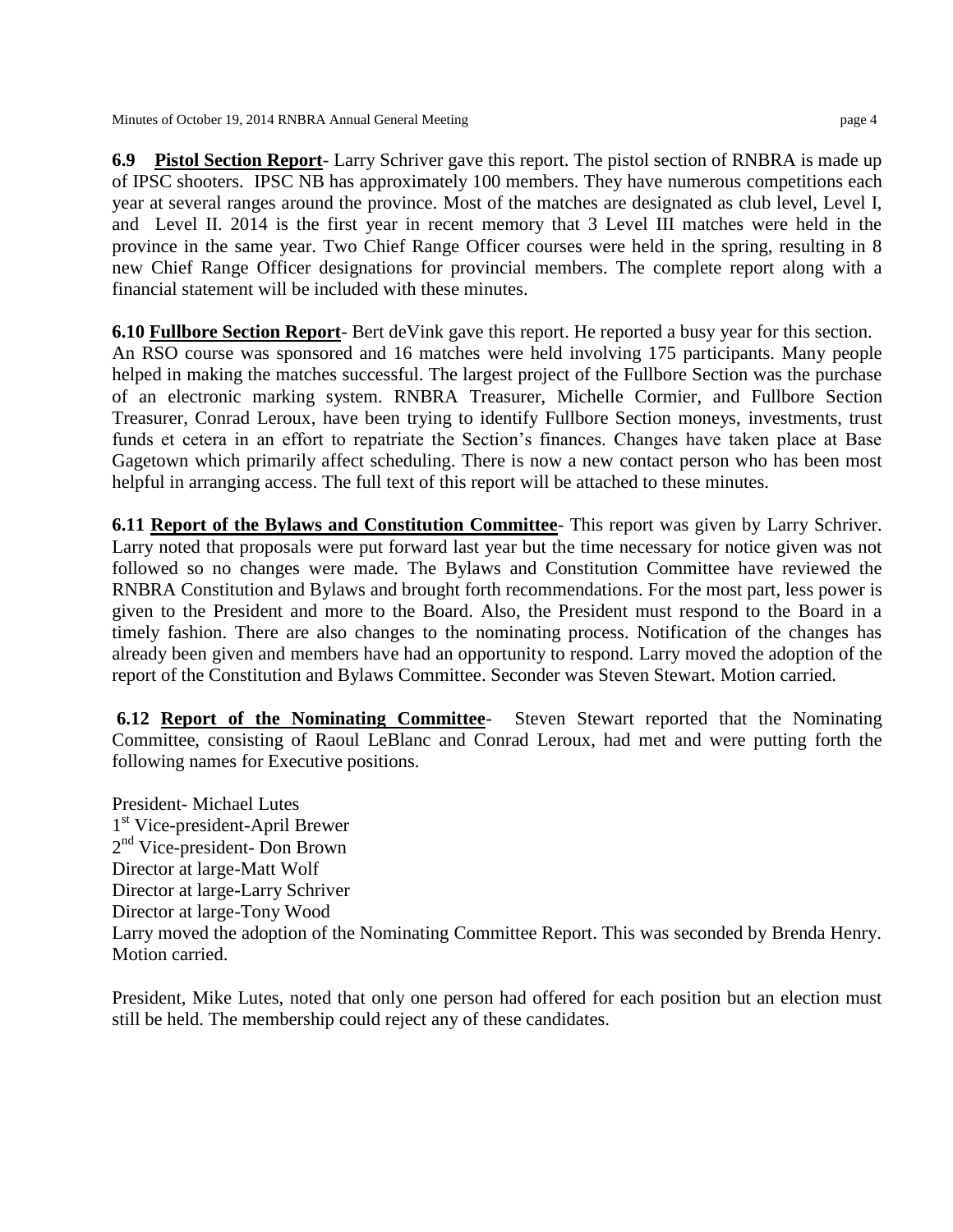## **New Business:**

**7. Discussion and vote on Board proposed revised Bylaws-** Dan Chisholm moved and Don Coleman seconded a motion that the Board proposed changes to the RNBRA Bylaws be accepted. Because prior notice had been given, there was little discussion on the proposed changes to the RNBRA Bylaws. A vote was taken and the motion was carried.

**8. Discussion and vote on Board proposed revised Constitution**- Tony Wood moved and Bert deVink seconded a motion that the Board proposed changes to the RNBRA Constitution be accepted. Again, there was little discussion. A vote was taken and the motion passed unanimously.

*A copy of the proposed changes to the Constitution and Bylaws will be affixed to these minutes.*

**9. Discussion and vote on Board proposed membership fee increase**- In order to cover the cost of insurance and processing of individual memberships including postage, the RNBRA Board has proposed an across the board increase of membership fees by \$10. An individual not belonging to an affiliated club now pays \$30. This will increase to \$40. A junior membership in this situation is half or \$20. An individual who belongs to an affiliated club now pays \$20. This will increase to \$30. A junior membership in this situation would be half that or \$15. Blake Tibbetts moved a motion to increase individual memberships across the board by \$10. Dan Chisholm seconded the motion which was carried.

Don Coleman then suggested a late fee of \$10 after March  $31<sup>st</sup>$ . Conrad moved a motion to that effect which was seconded by Dan Chisholm. Motion carried. The late fee will not affect new members.

**10. Andy Gunter meritorious service award:** Following the recommendation of the Award Committee, the Andy Gunter Award was presented to RNBRA Recording Secretary, Lorraine Chapman, for her volunteer work and promotion of the sport of shooting.

**11. Election of any nominated life members:** No nominations were put forward for life membership in RNBRA.

**12. Election of Officers and Board Members at Large for the 2014/15 year:** An election was held and the following persons were elected to the RNBRA Board for the 2014/2015 year:

President- Michael Lutes 1 st Vice-president-April Brewer 2<sup>nd</sup> Vice-president-Don Brown Director at Large-Matt Wolf Director at Large-Larry Schriver Director at Large-Tony Wood

Following the election Conrad Leroux moved and Steven Stewart seconded a motion that the ballots be destroyed. Motion carried.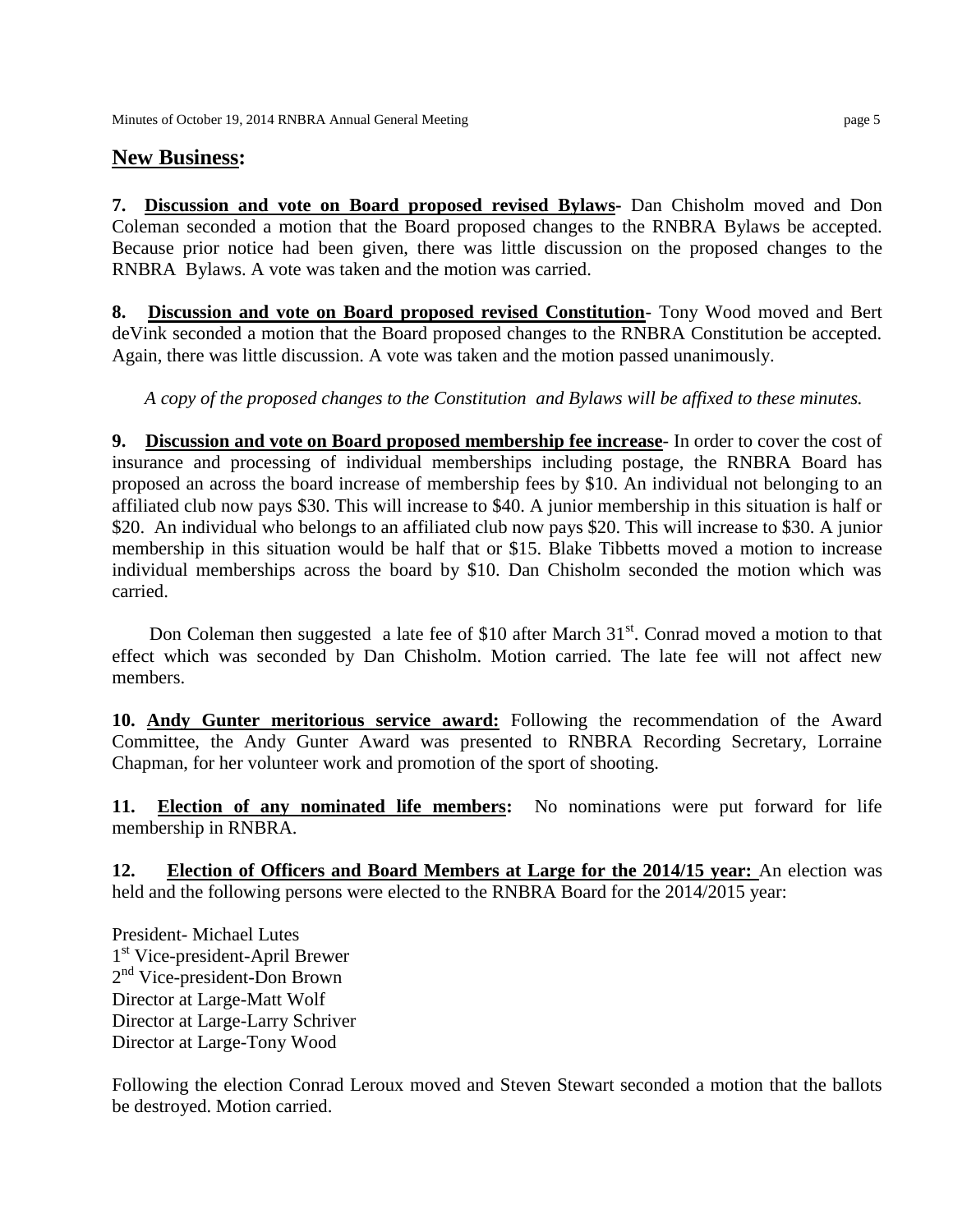## **13. Other Discussion or Business:**

 **13.1 Nomination and election from the floor of 2 members to review the books** after the funding request is submitted and prepare a report for the next AGM. Three people volunteered and were asked to leave the room for a vote by show of hands. Daniel Chisholm and Conrad Leroux will serve as the Review Committee. The committee was also asked to review the books from April 30, 2013 till March 31<sup>st</sup>, 2014.

**13.2 Club reports and Discussion:** Club reports have been received from Fundy Shooting Sports, Lake George Gun Club, and St. Croix Sportsmans Club. The reports will be attached to these minutes. Time was permitted for club representatives to raise questions, ask for clarification, offer ideas, and share points of view.

**14. President's Closing Remarks:** In his closing remarks, President Mike Lutes thanked those in attendance for their confidence in the Board. He then thanked retiring board members, Wayde Clifford and Ed Chapman for their long service and dedication. Michelle Cormier was thanked for accepting the most difficult job of the transition. Michelle has allowed us to piece together the past financial business while keeping track and records of our daily business. Mike acknowledged the huge time commitment the Officers and Board members are making. He encouraged members to do all they can to grow the Association and attract new members. He also urged the members to support provincial and national associations with their membership to make for a strong and united voice to be able to participate in preparing reasonable and effective firearms legislation and support shooting sport programs in NB and Canada. The full text of the closing remarks will be attached to these minutes.

## **The next AGM is scheduled for October 18th, 2015.**

**15.** There being no further business before the Association, Dan Chisholm moved adjournment. The meeting was adjourned at approximately 2:45pm.

Respectively submitted, Lorraine Chapman RNBRA Recording Secretary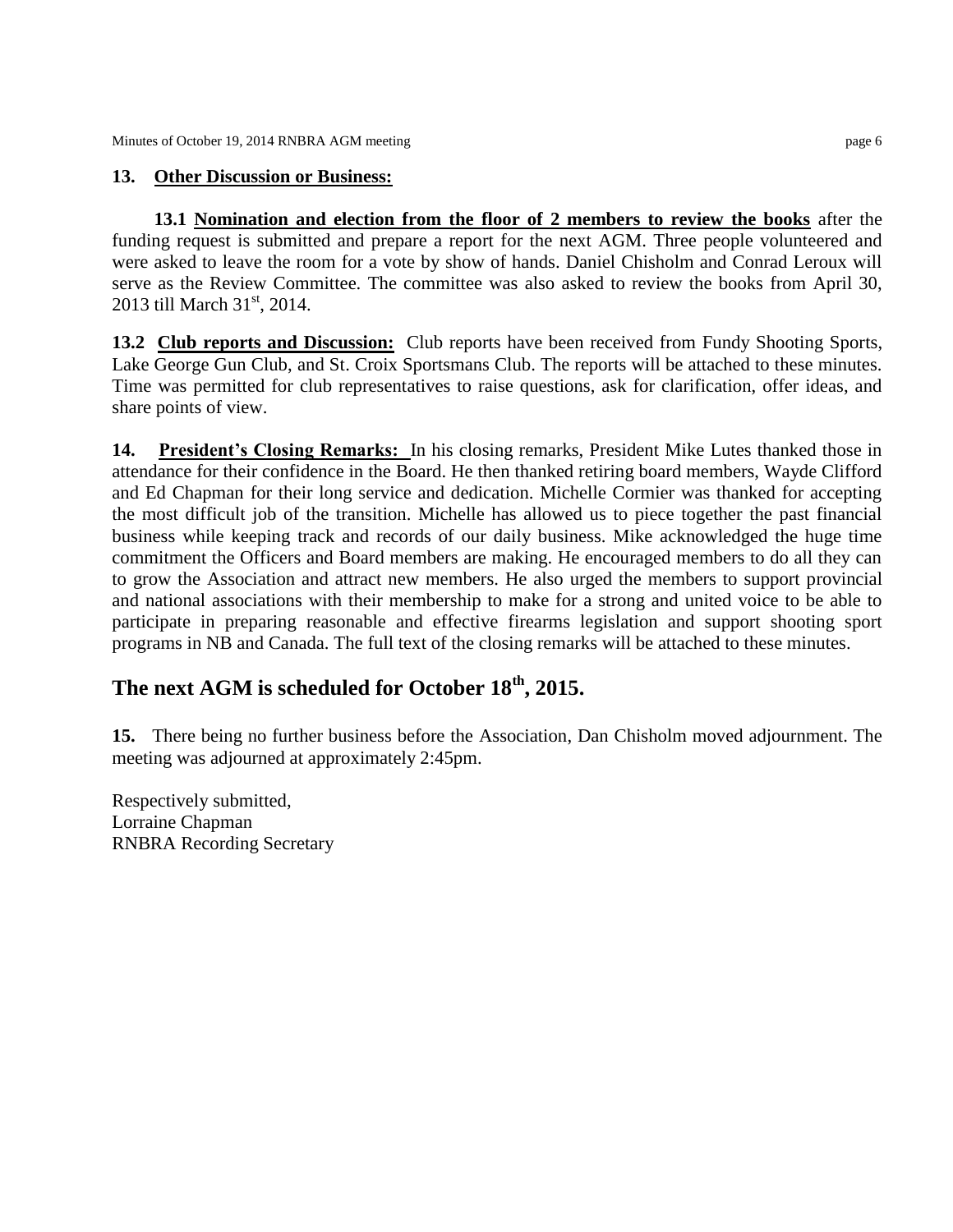**The next RNBRA Board Meeting is scheduled for March 15th, 2014 in Sussex beginning at 10:00am.**

.

.